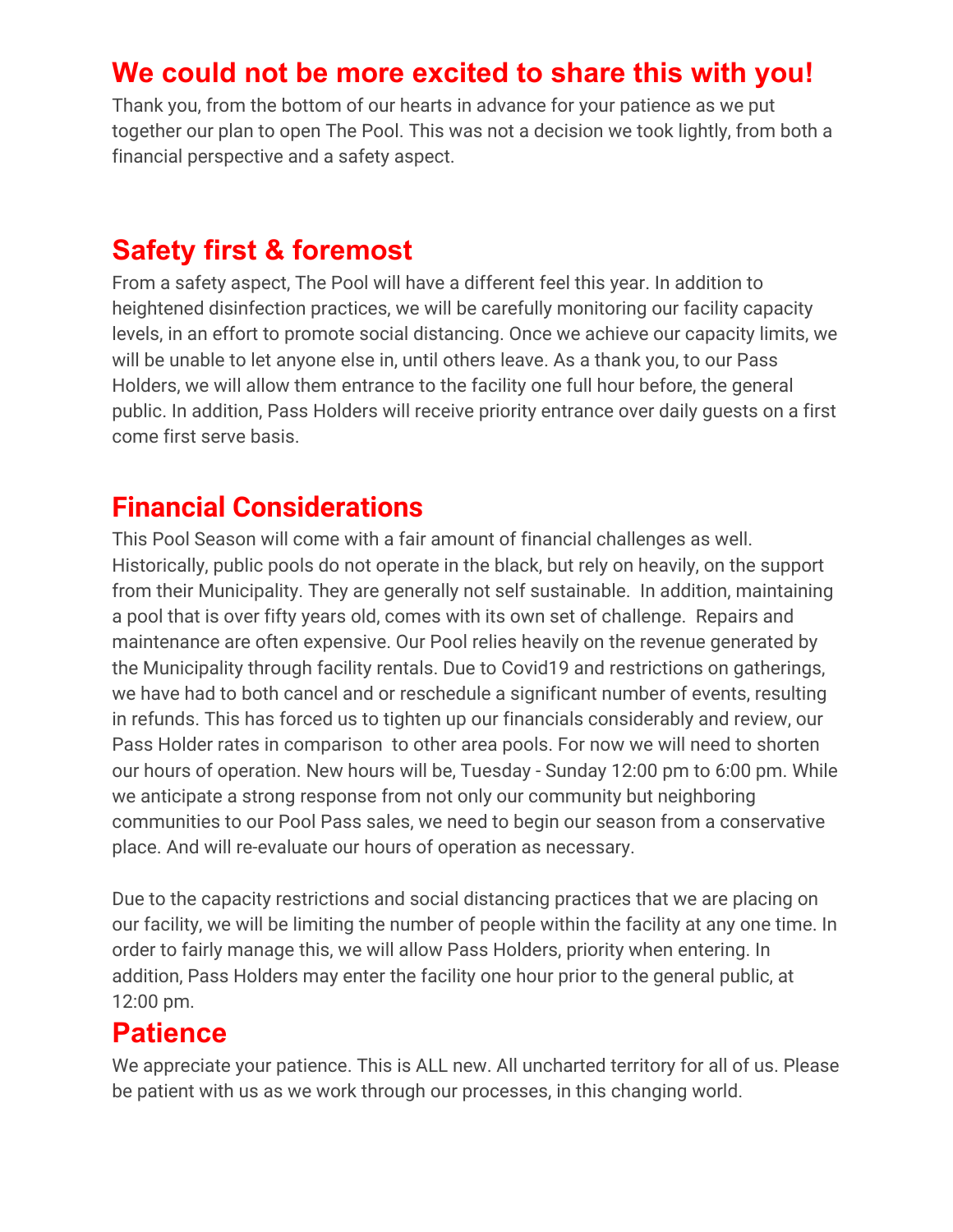|                       | 2020 Rates |       |
|-----------------------|------------|-------|
| Resident - Family     |            | \$325 |
| Resident - Single     |            | \$200 |
| Resident - Senior     |            | \$110 |
| Non-Resident - Fam    |            | \$400 |
| Non-Resident - Single |            | \$225 |
| Non-Resident - Senior |            | \$140 |

Know before you go...

### Avonworth Community Pool

SOCIAL DISTANCING - THE NEW NORMAL FOR 2020 SEASON

# **IN EFFECT UNTIL FURTHER NOTICE**

The Centers for Disease Control reports there is no evidence that COVID-19 can spread to people through the water used in swimming pools. The Avonworth Community Pool maintains the highest standards for proper pool operation and disinfection; including chemical monitoring and scheduled weekly water testing required by the Allegheny County Health Department.

However, given the contagious nature of COVID-19, all individuals who opt to enjoy the Pool facilities, must understand the inherent risk of exposure to the corona virus and adhere to the Pool Social Distancing Rules and Procedures mandated by the CDC and, Pennsylvania, and Allegheny County Health Departments.

**DO NOT PLAN ON VISITING THE POOL** if you are experiencing any symptoms of COVID-19, such as mild to severe respiratory illness with fever, cough and difficulty breathing, or any other symptoms associated with corona virus as defined by the CDC.

**DO NOT PLAN ON VISITING THE POOL** if you have come in contact with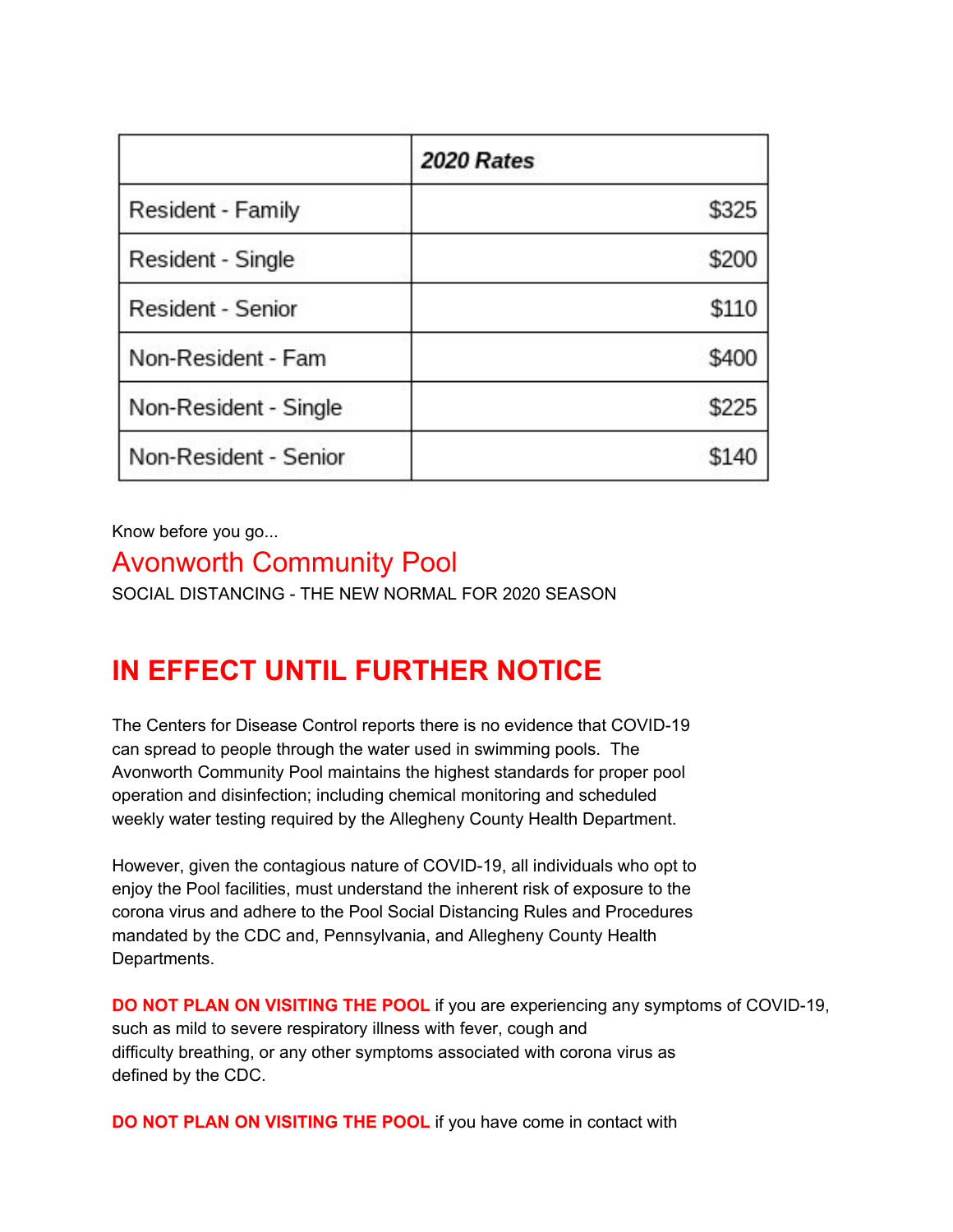someone with COVID-19 in the last 14 days or if you are at high risk of severe illness from the virus.

The CDC prohibits lifeguards from monitoring social distance. Parents and chaperones of children, not lifeguards, will be responsible to monitor and enforce social distancing of their children while in the pool.

#### **POOL & SOCIAL DISTANCING RULES**

(All Existing Pool Rules & Regulations Will Be Observed)

Social distancing is a public health practice mandated by The Commonwealth of Pennsylvania that aims to prevent sick people from coming in close contact with healthy people in order to reduce opportunities for disease transmission of Covid-19.

Please keep in mind that the length of your exposure to other people heightens your risk of infection. Please maintain social distance in the pool and pool deck and lawn area.

#### **POOL HOURS of OPERATION**

Avonworth Municipal Authority will set the hours for operation for the Avonworth Community Pool for the 2020 Summer season.

These hours of operation may change

**Tuesday through Sunday: 12:00 Noon to 6:00 PM**

#### **The Pool will be CLOSED on Mondays**

Attendance will be restricted by current governmental guidelines. The Pool will monitor attendance levels and restrict access when the current occupancy level is reached.

This means it will be on a 'first come, first served' basis throughout the day. If the Pool is at capacity, no one will be admitted until current users have left. Pool Pass holders will be able to enter the Pool at 12:00 Noon each day If there is room for additional people, the Pool will offer access at Daily Rates

In the case of inclement weather (including thunder and lightning) or required closings, all individuals will need to exit the facilities to maintain social distancing.

Parents and chaperones of children, not lifeguards, will be responsible to monitor and enforce social distancing of their children while in the pool.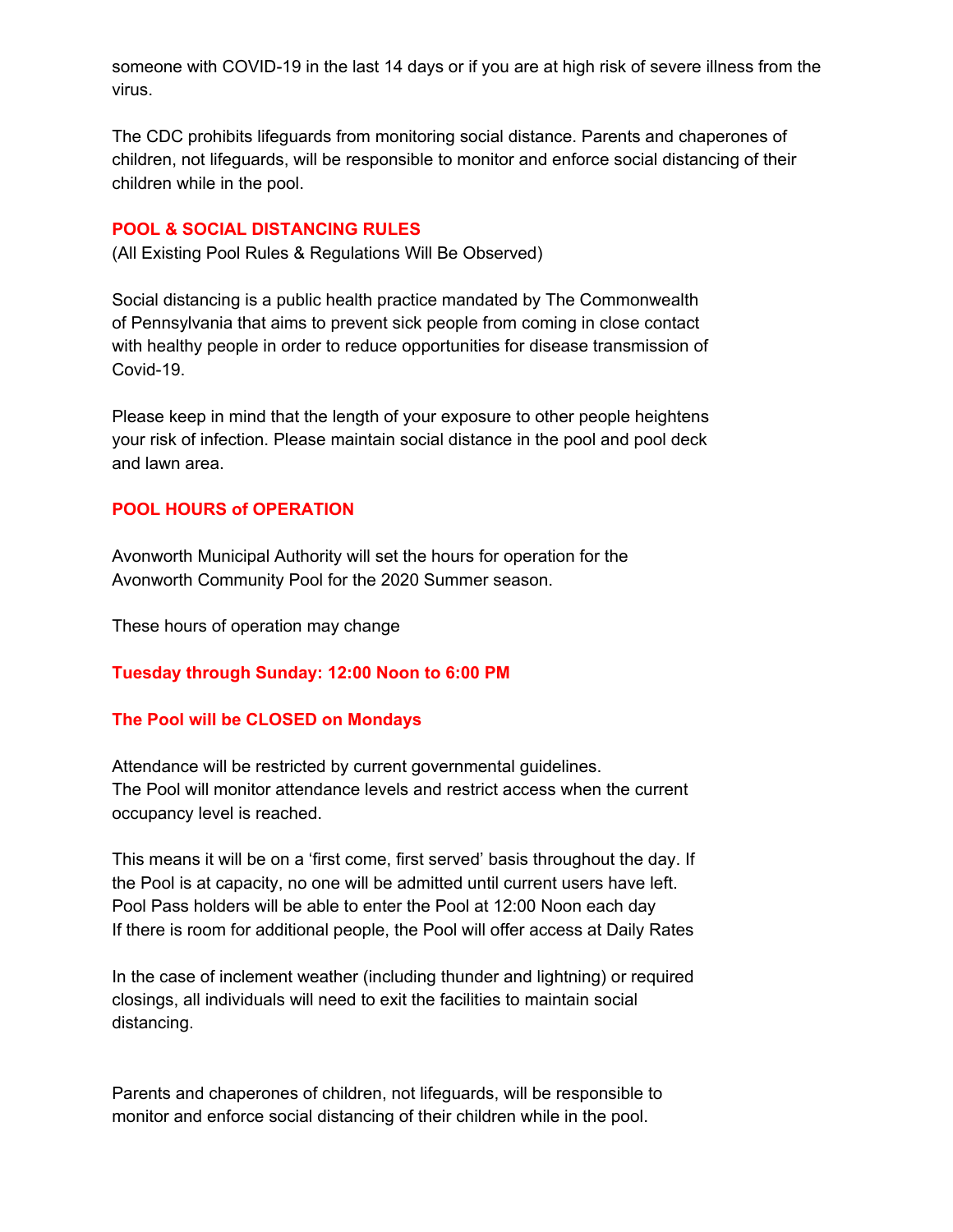#### **FACIAL COVERINGS**

To be respectful of others, please wear a facial covering when in contact with Pool Staff, while using the restroom facilities, and when in an indoor area.

#### **POOL DECK & LAWN**

No personal belongings or chairs on the cement deck area. The Snack Bar will be open with a limited menu for the 2020 Season. There are no drinking fountains, water coolers, or ice available. No glass containers of any kind permitted. Please use plastic food and beverage containers.

The restrooms will remain open; showers and changing areas will not be available.

#### **PROGRAMMING & ACTIVITIES**

Swim Lessons have been suspended for the 2020 season. Pool Activities which involve multiple people interacting in close proximity, are discouraged. All other pool rules will be enforced.

Parents and chaperones of children, not lifeguards, will be responsible to monitor and enforce social distancing of their children while in the pool.

The baby pool will be open. Parents are responsible for being with their children at all times. No pool toys will be available. Patrons may bring their own toys when visiting. Access to the baby pool area will be limited to those with young children in the baby pool at the time.

#### **PRIOR TO ARRIVAL**

Season Pass Holders may enter the Pool at 12:00 Noon Please wear your swimwear to and from the pool. No changing areas will be available.

One way In – Follow the Signage for Entrance

You will be required to agree to these rules and regulations as well as the Covid-19 waiver when entering the pool.

Parents and chaperones of children, not lifeguards, will be responsible to monitor and enforce social distancing of their children while in the pool.